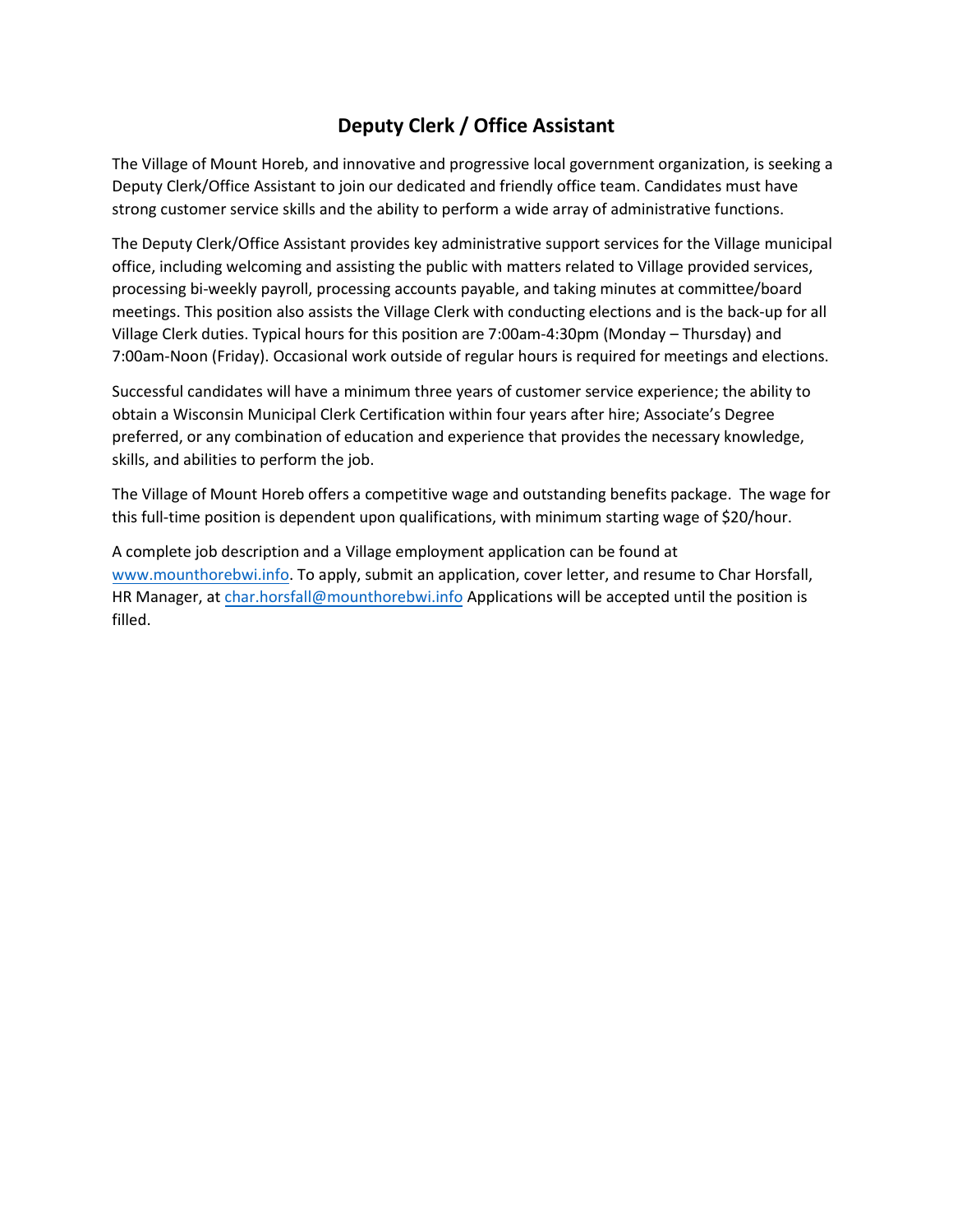## **Village of Mount Horeb Job Description**

| TITLE:                    | Deputy Clerk / Office Assistant |
|---------------------------|---------------------------------|
| <b>DEPARTMENT:</b>        | Administration                  |
| <b>SUPERVISOR:</b>        | Human Resources Manager         |
| <b>FLSA STATUS:</b>       | Non-Exempt                      |
| <b>EMPLOYMENT STATUS:</b> | At will                         |
| <b>EFFECTIVE DATE:</b>    | April 21, 2022                  |

**SUMMARY:** This customer focused position assists internal and external customers by performing a wide variety of administrative tasks. In addition to providing direct customer service to Village residents, the Deputy Clerk / Office Assistant assists with accounts payable processing, payroll processing, and coordination of utility billing activities. This position also supports the Village Clerk position and provides backup support to a variety of office functions.

**EDUCATION AND EXPERIENCE:** Minimum three years customer service experience required; ability to obtain Wisconsin Municipal Clerk Certification within four years after hire; Associate's Degree preferred but not required; or any combination of education and experience that provides the necessary knowledge, skills, and abilities to perform the job**.**

## **ESSENTIAL JOB FUNCTIONS**

- Provide service to internal and external customers in person, via phone, and via email.
- Handle and process cash, credit card, check, and other payments.
- Assist with bi-weekly payroll processing including review and verification of payroll documents, creation and maintenance of payroll records, and payment of payroll related tax and benefit obligations.
- Assist with accounts payable processing.
- Assist with utility payments, pay arrangements, and disconnection notices.
- Complete and post the utility billing ACH process.
- Assist with the preparation, collection, and depositing of property taxes.
- Assist the Village Clerk with election activities and responsibilities.
- Assist with the processing of licenses and permits, including alcohol, tobacco, street use, public shows and amusement, etc. Investigate and respond to questions or concerns regarding licenses and permits.
- Perform general office tasks such as ordering office supplies, processing mail, and filing.
- Serve as the primary back up for other office staff and functions, including Village Clerk, accounts receivable, municipal court clerk, and building and zoning.
- Attend Board or Committee meetings as assigned to record the meeting minutes.
- Fulfill all legal responsibilities of Wisconsin Code 61.25.